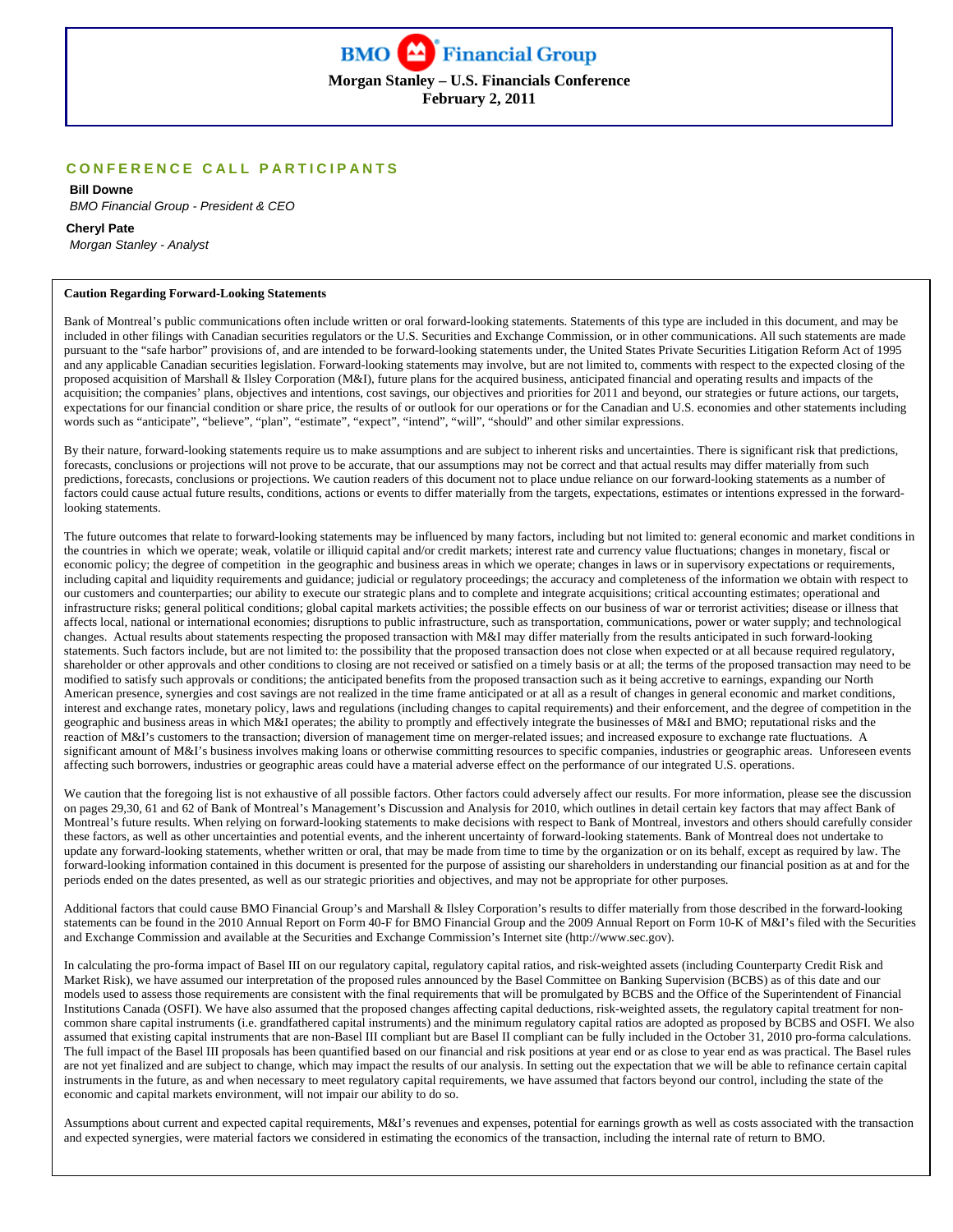# **Caution Regarding Forward-Looking Statements (continued)**

Our expectations regarding the key impacts of our transition to International Financial Reporting Standards (IFRS) are based on IFRS as issued by the International Accounting Standards Board (IASB) that are in effect as of this date. Should IFRS change prior to our transition to IFRS, our expectations of the key impacts of transition could change.

Assumptions about the performance of the Canadian and U.S. economies in 2011 and how that will affect our businesses were material factors we considered when setting our strategic priorities and objectives, and our outlook for our businesses. Key assumptions included that the Canadian and U.S. economies will grow moderately in 2011, that interest rates will remain low and that our assumptions regarding regulatory reforms will be consistent with the implementation of such reforms. We also assumed that housing markets will strengthen in Canada and the United States. We assumed that conditions in capital markets will improve somewhat and that the Canadian dollar will strengthen modestly relative to the U.S. dollar. In determining our expectations for economic growth, both broadly and in the financial services sector, we primarily consider historical economic data provided by the Canadian and U.S. governments and their agencies.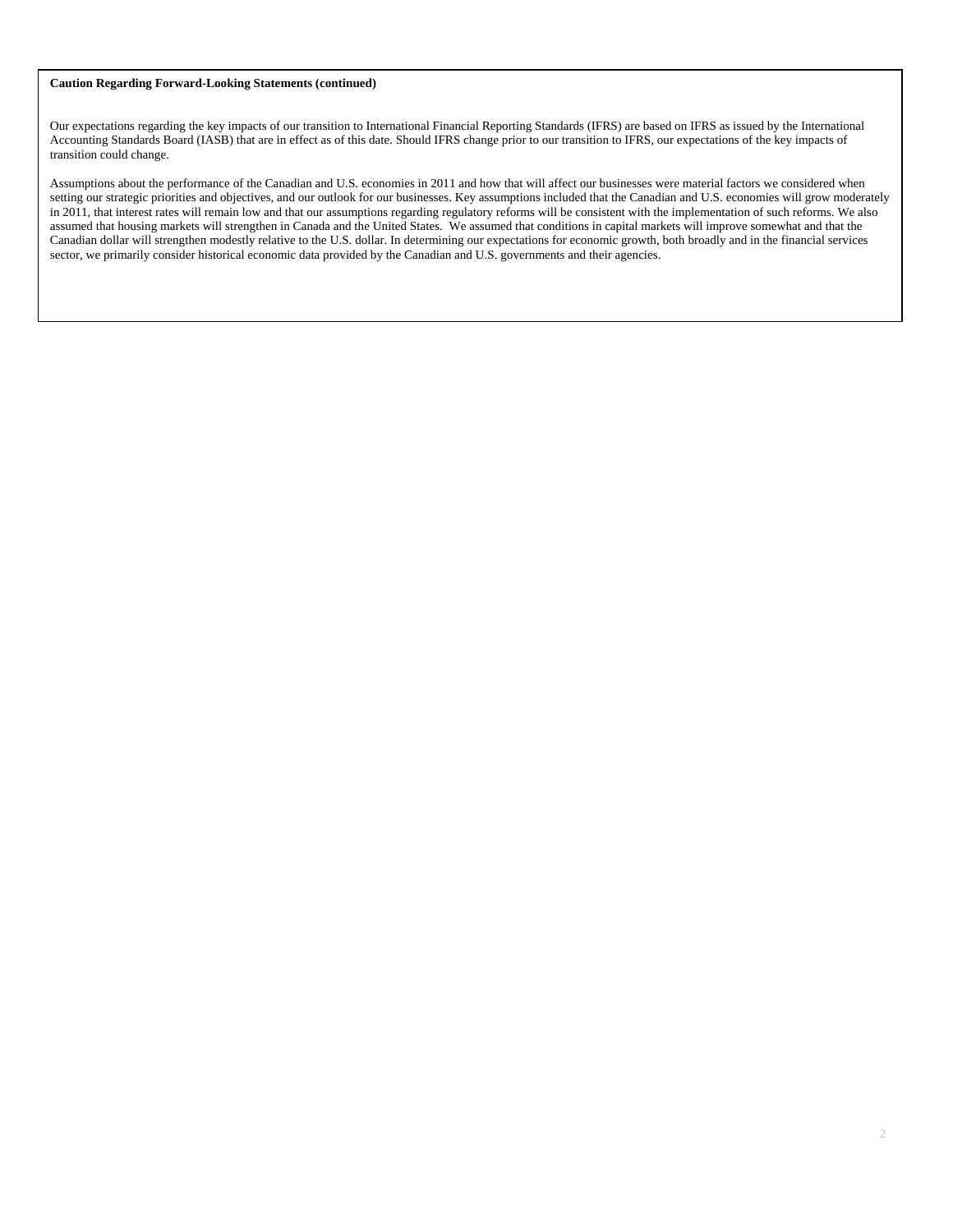# **Non-GAAP Measures**

Bank of Montreal uses both GAAP and non-GAAP measures to assess performance. Readers are cautioned that earnings and other measures adjusted to a basis other than GAAP do not have standardized meanings under GAAP and are unlikely to be comparable to similar measures used by other companies. Reconciliations of GAAP to non-GAAP measures as well as the rationale for their use can be found in Bank of Montreal's Fourth Quarter 2010 Earnings Release and Bank of Montreal's 2010 Management's Discussion and Analysis, all of which are available on our website at www.bmo.com/investorrelations.

Examples of non-GAAP amounts or measures include: cash earnings per share and cash productivity; revenue and other measures presented on a taxable equivalent basis (teb); amounts presented net of applicable taxes, earnings which exclude the impact of provision for credit losses and taxes, and core earnings which exclude non recurring items such as acquisition integration costs.

Bank of Montreal provides supplemental information on combined business segments to facilitate comparisons to peers.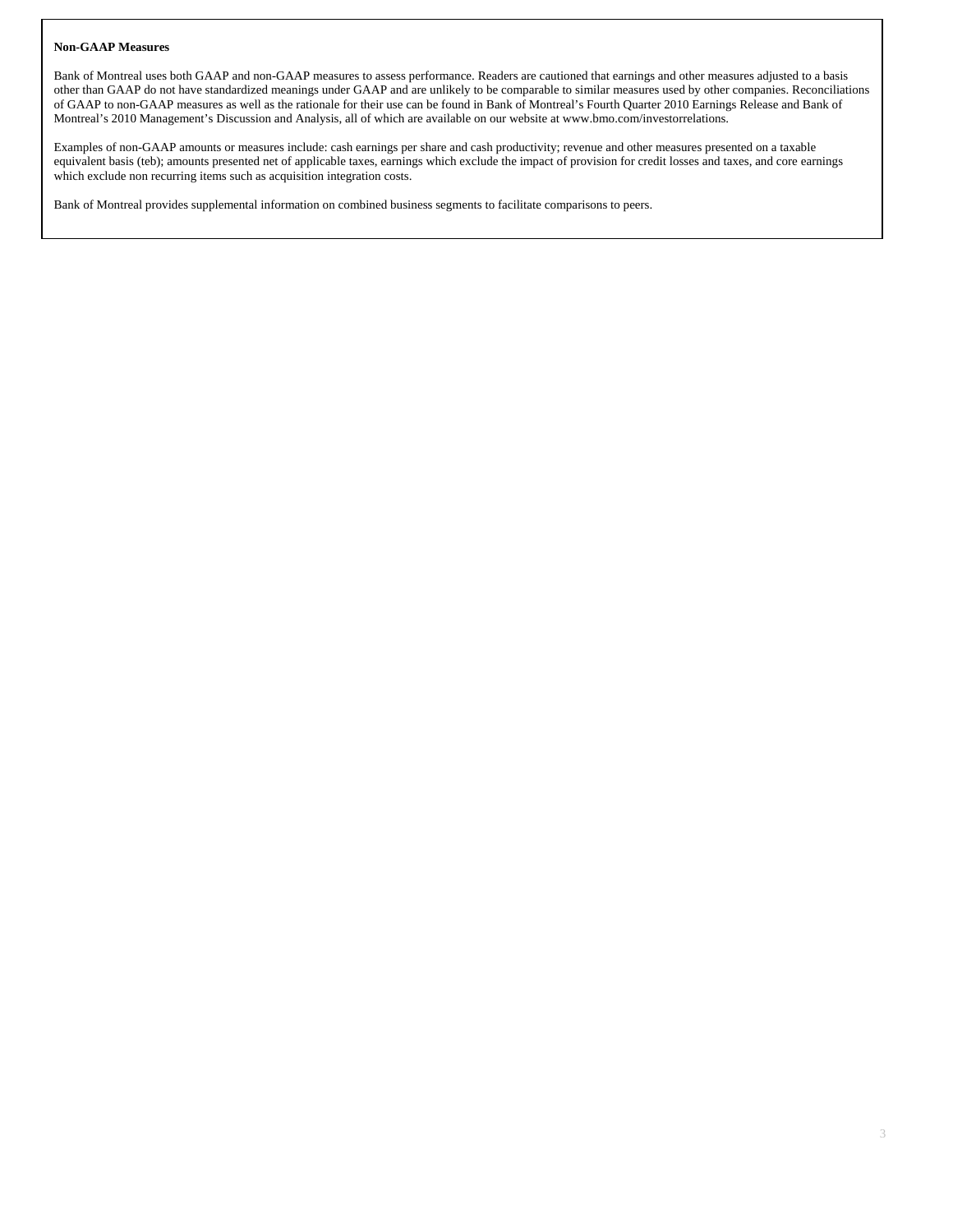#### **Additional Information for Stockholders**

In connection with the proposed merger transaction, BMO has filed with the Securities and Exchange Commission a Registration Statement on Form F-4 that includes a preliminary Proxy Statement of M&I, and a preliminary Prospectus of Bank of Montreal, as well as other relevant documents concerning the proposed transaction. Shareholders are urged to read the Registration Statement and the preliminary Proxy Statement/Prospectus regarding the merger, the definitive Proxy Statement/Prospectus when it becomes available and any other relevant documents filed with the SEC, as well as any amendments or supplements to those documents, because they will contain important information. A free copy of the preliminary Proxy Statement/Prospectus, as well as other filings containing information about BMO and M&I, may be obtained at the SEC's Internet site (http://www.sec.gov). You can also obtain these documents, free of charge, from BMO at www.BMO.com under the tab "About BMO - Investor Relations" and then under the heading "Frequently Accessed Documents", from BMO Investor Relations at investor.relations@bmo.com or 416-867-6642, from M&I by accessing M&I's website at www.MICorp.com under the tab "Investor Relations" and then under the heading "SEC Filings", or from M&I at (414) 765-7814.

BMO and M&I and certain of their directors and executive officers may be deemed to be participants in the solicitation of proxies from the shareholders of M&I in connection with the proposed merger. Information about the directors and executive officers of BMO is set forth in the proxy statement for BMO's 2010 annual meeting of shareholders, as filed with the SEC on Form 6-K on February 26, 2010. Information about the directors and executive officers of M&I is set forth in the proxy statement for M&I's 2010 annual meeting of shareholders, as filed with the SEC on a Schedule 14A on March 12, 2010. Additional information regarding the interests of those participants and other persons who may be deemed participants in the transaction may be obtained by reading the above-referenced preliminary Proxy Statement/Prospectus and the definitive Proxy Statement/Prospectus when it becomes available. Free copies of this document may be obtained as described in the preceding paragraph.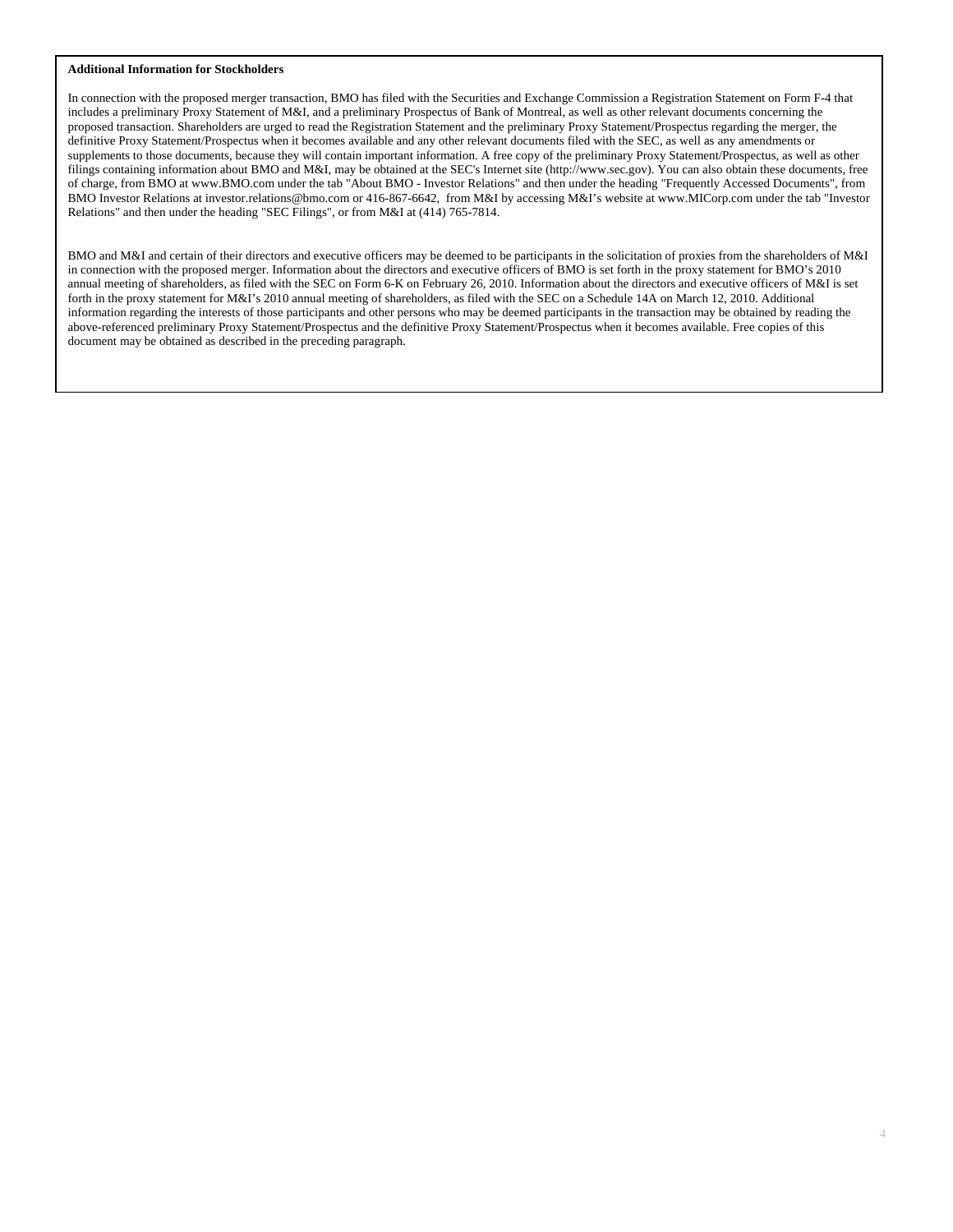# **PRESENTATION**

#### **Cheryl Pate -** *Morgan Stanley - Analyst*

Okay. Good morning. I'm Cheryl Pate. I'm the Canadian banks analyst here at Morgan Stanley, and today it is my pleasure to welcome BMO Financial Group to our conference.

Here to present today from BMO is Bill Downe. Bill has been with BMO since 1983 and has held a variety of senior management positions. He has been in his current role as President and Chief Executive Officer since March 2007. Bill served as Chief Operating Officer prior to his current role.

Bill is the only Canadian member of the International Business Leaders Advisory Council of the Mayor of Beijing and is also a past President of the Federal Reserve Board's Federal Advisory council. In the community, Bill has served as Chairman of the 2009 Campaign Cabinet for United Way of greater Toronto.

Bill, on behalf of everyone here today, I would like to thank you for participating in our event.

# **Bill Downe - BMO Financial Group - President & CEO**

Great. Thank you very much, Cheryl, for your introduction and also for the invitation to be here today, and good morning to everybody in the room.

Before I begin, I would like to mention that we are currently in our quiet period. Our first quarter ended January  $31<sup>st</sup>$ , and those results will be released on March 1<sup>st</sup>. So the presentation and Q&A discussion today is going to focus on our 2010 results and the growth initiatives of the bank.

Also, please note the caution regarding forward-looking statements. For your information, further details about such statements are available in BMO Financial Group's public filings. All financial numbers in this presentation unless otherwise noted are in Canadian dollars.

In 2010 we posted strong financial results and made significant progress against our key initiatives. My remarks today are going to highlight the success and focus on growth opportunities against which we are currently executing.

As most of you know, in December we announced an agreement to acquire Marshall & Ilsley Corp., and this transaction expands and strengthens BMO's market position, establishing a leading footprint in the US Midwest. As you can see from the map behind me, the combined branch footprint bolsters our concentration in commercial and retail strength in the US. And with the enhanced capabilities and scale that M&I brings, we are confident this is going to open up additional opportunities for growth for the whole bank. In a few minutes, I will give you a few more details on the pending M&I transaction, but before doing so, I want to provide you with a pre-M&I baseline, as reflected in our 2010 year-end results.

Total revenue for the year which ended October 31 increased 10.4% to \$12.2 billion, and net income increased 57% to \$2.8 billion. Our cash productivity ratio improved 440 basis points to 61.9%, and the return on equity increased to 14.9% from 9.9% the year before, and we continue to maintain a very strong capital position. Our financial performance is underscored by pre-tax, pre-provision earnings, which reached \$4.6 billion, and this was the highest level in the history of the bank. It represented an increase of \$937 million from the previous year.

Credit improved significantly during 2010 with provisions for credit losses declining 35% year over year to just over \$1 billion.

Our portfolio continues to be well diversified both geographically and by industry. 76% of loans are in Canada, 19% in the US. Consumer represents 64% of the Canadian portfolio, and 86% of these loans are secured. Our US portfolio mix is 44% consumer and 56% commercial and corporate. Commercial real estate represents 10% of US loans and US commercial real estate only 2% of the total loans of the bank. Our portfolio is well diversified, and it is performing better than our peers.

There is a credit recovery underway, and we have confidence in the overall positive trend that we are seeing.

Clearly BMO has a highly stable foundation, one that gives us confidence as we undertake a transaction that will transform our US retail business.

Let me now turn to our operating group performance, but first a word of explanation. BMO employs a methodology of segmented reporting where we charge expected loss to the individual business groups. So you have an indication of the loss that is being booked into the business units as loans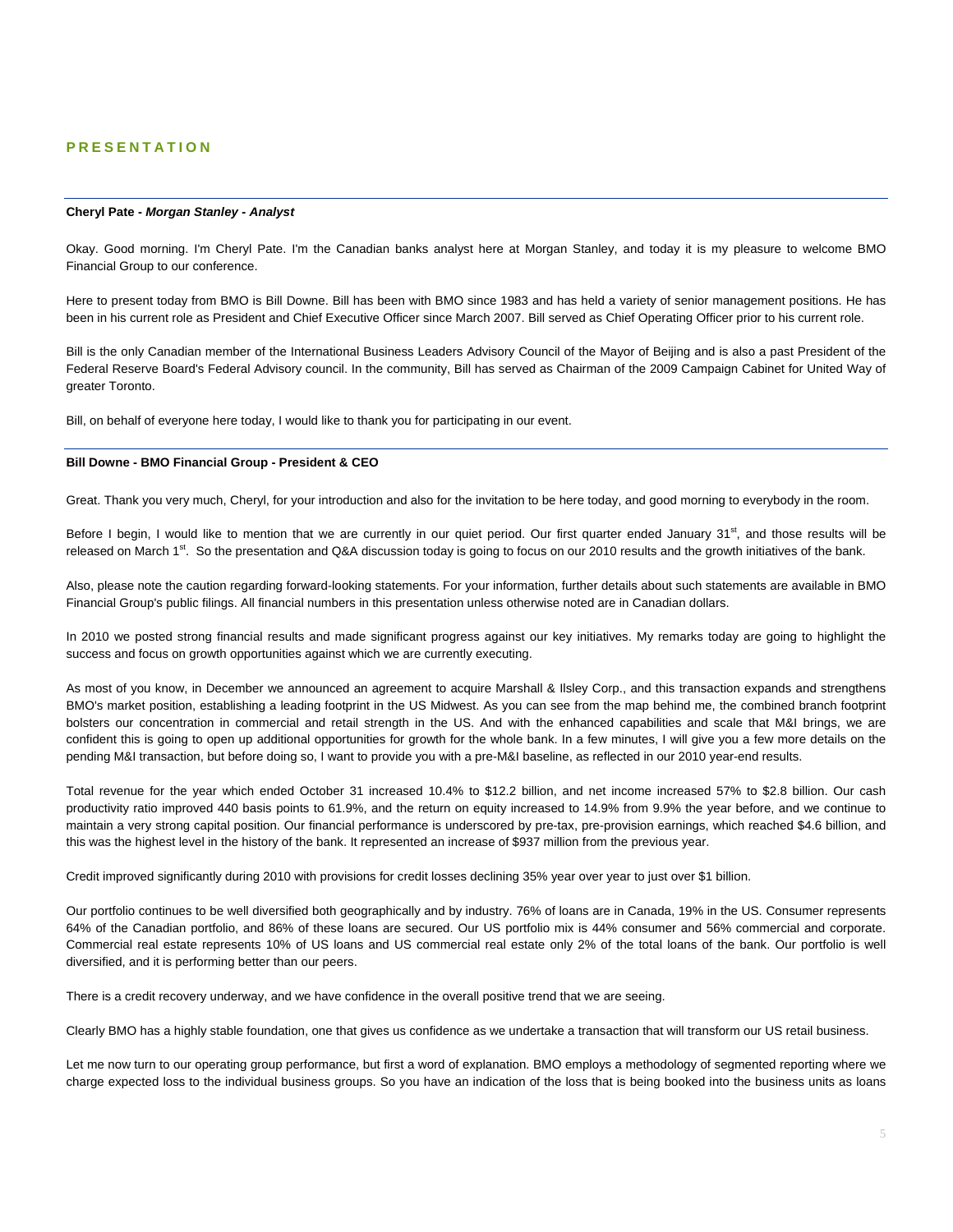are underwritten. And the difference between expected loss and actual loss is charged to Corporate. In addition, actual credit losses by operating group are also broken out separately.

Starting with our flagship business, Personal & Commercial Canada, which has been performing very strongly, this business continued to excel with a 10.3% increase in revenue, driven by loan growth across all products. Net income for fiscal 2010 grew 16.2% to \$1.6 billion, and cash productivity improved 200 (sic) basis points to 51%.

Relative to our Canadian peer group, we ranked first in revenue growth for 2010, and we accomplished a number of important objectives in the year. We continue to enhance the customer experience and use our brand to help create a differentiated position built around Making Money Make Sense. We leveraged improvements in our performance management system, achieved greater customer loyalty as measured by net promoter score, an objective measure of customer advocacy, and this success is reflected in increases in the average number of product categories used by both personal and commercial customers. We launched compelling new offers that resonate with our customers and generate incremental profit. We improved productivity of our sales and distribution network, and we redesigned processes and technologies to achieve a higher quality customer experience and at the same time create capacity for customer-facing employees.

And, we are not standing still. In 2010 we began a strategic investment program designed to improve our competitive position further, leveraging our customer knowledge base to drive growth. I will say more about that in a few minutes.

In Personal & Commercial banking in the US, we continue to focus on our leadership position in the Chicago market and increase our presence and visibility in other markets where we compete. While 2010 net income of \$168 million was lower than the previous year, we are pleased with the progress that we are making in the business. We increased our personal core deposits by \$258 million and improved our deposit share in Metro Chicago by 35 basis points.

The year was also highlighted by the acquisition of certain assets and liabilities of Amcore Bank, in an FDIC-assisted transaction that we announced in April. This was an excellent strategic fit that accelerated our growth strategy, adding quality locations, a good customer base, and new key markets in Northern Illinois and Wisconsin.

Harris was a recipient of the 2010 TNS Choice Award for superior performance in Chicago. Award recipients were chosen by Chicago residents for strong performance in attracting, satisfying and retaining customers. And, our net promoter score of 40 remains strong, in fact among the highest in the industry and well above those of our network peers.

Our Private Client Group had a strong year, delivering net income in 2010 of \$470 million, an increase of 31%, year-over-year increase in revenue was 11.6% reflecting growth across most of our businesses, and it was the result of a 13% year-over-year increase in client assets under management and administration driven by both net new assets and improved market conditions. Our cash productivity ratio in this business improved to 71.5%.

We continue to differentiate this business by delivering a client experience anchored in financial and retirement planning with innovation in the design and delivery of products and services, and this includes an integrated wealth management approach in all of our US retail branches.

BMO Capital Markets generated good overall performance in 2010 with net income for the year of \$820 million. Our productivity ratio continued to improve, reaching 55.5%. Our business is concentrated on delivering sustainable quality earnings and improving returns, and this effort is paying off with an ROE of 18.8% for the year.

The key to these improved returns is an increased focus on profitable clients as reflected in a robust client prioritization process in both Canada and the United States, which brings multiple disciplines together under a customer relationship management approach. The group materially improved its Canadian league table standing in 2010, reflecting the changes that have been underway in the business. In Q4 Thomson Reuters named us number one in equity, and Bloomberg named us number one in M&A for announced and completed transactions.

In 2010 our businesses performed well, and we finished the year with a strong balance sheet. This set up our December agreement to acquire M&I in a stock-for-stock transaction, which valued the bank at US\$4.1 billion. This timing capitalized on greater regulatory clarity, a positive market, our confidence in our ability to generate attractive financial returns in all of our businesses both organically and through acquisition.

I would like to spend a few minutes now talking about the transaction, what it means to our Personal & Commercial business in the United States, and what it means to BMO as a whole. This acquisition is transformational for our US operations, our competitive position, and our customers and employees. And let me put this in perspective. The six Midwest states where we will have a significant footprint together represent a GDP and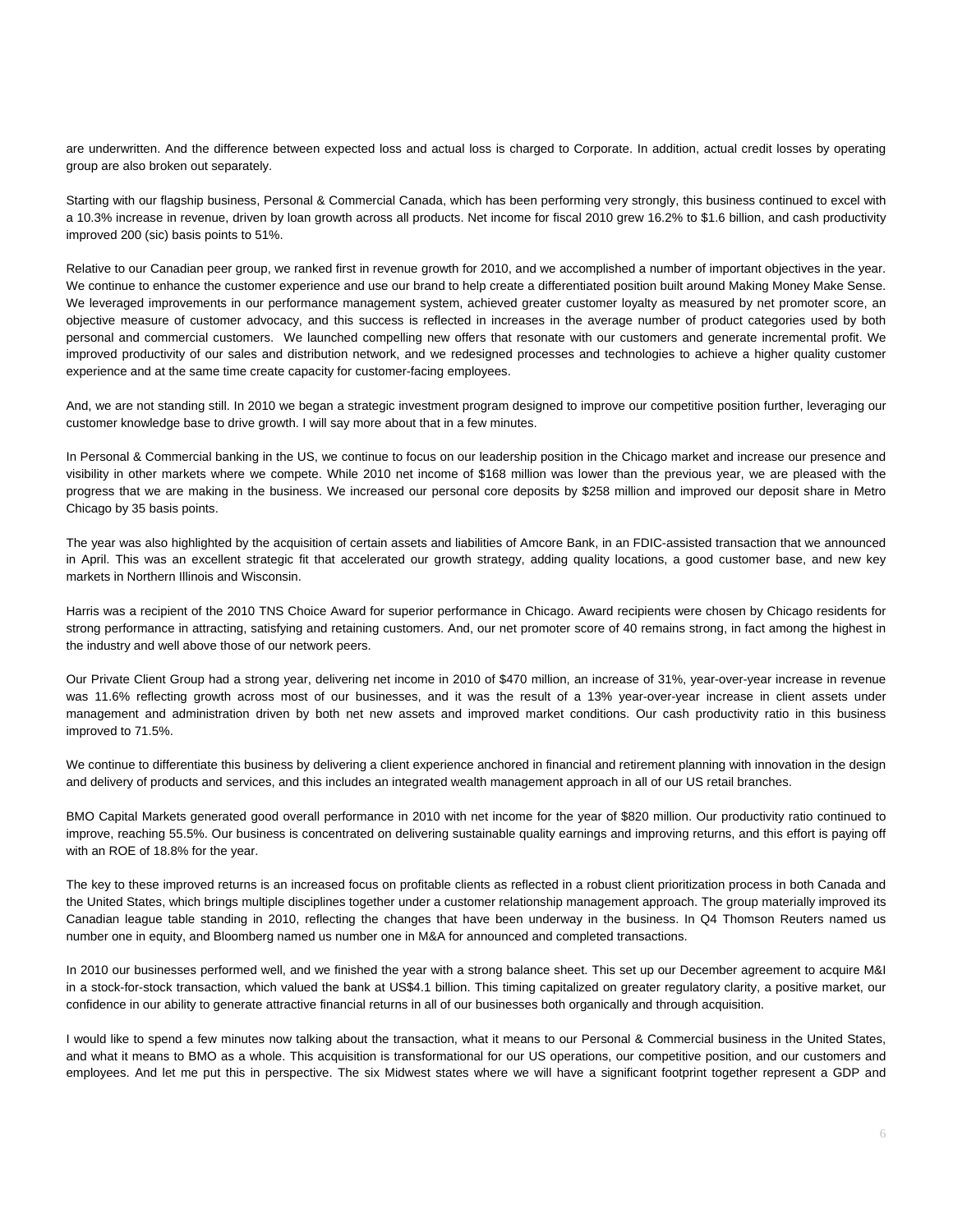population equal to that of Canada. We have effectively doubled the size of our domestic market. And we are bringing together highly complementary businesses in retail, commercial and wealth management, businesses that are culturally close, and have a long history of supporting customers and the communities where we live and work.

This transaction will create improved scale that we have long sought for our US business. As you can see on this slide, on a pro forma basis, our branch counts more than doubles to almost 700 as do our assets under management and administration to \$312 billion. A 43% increase in US balance sheet will give us a leading position in commercial banking in the Midwest, mirroring our strong position in Canada, and pro forma revenues double to \$5.2 billion pretax, while pre-tax pre-provision earnings reach \$1.6 billion in the 12 months ended September 30, 2010. That was a pro forma number.

We're already a market leading bank in Illinois. Post-transaction we strengthened our foundation with top five or better deposit market shares in major metropolitan areas in Indiana, Wisconsin, Minnesota and Missouri, and we have established a beach-head in Kansas. We expect few branch closures associated with this acquisition as the geographical overlap is minimal. And we are also significantly enhancing our US distribution capability, while building critical mass in US wealth management and the private client business.

There are good synergies associated with the acquisition. At the time of the announcement, we estimated expense savings of \$250 million, and we will continue to pursue further opportunities. We are also identifying revenue synergies, which we did not build into our accretion model.

The integration work is well underway with both functional and line of business teams in place and a dedicated private management office up and running. Russ Robertson, our CFO since 2008, is leading the integration and chairs the Executive Steering Committee.

Both organizations have considerable integration expense. Over the past few years, past five years rather, BMO has successfully completed 12 acquisitions, just over \$2.2 billion, four in our US P&C business, and M&I has completed nine acquisitions totaling \$1.8 billion. So our processes are well tested.

Over and above these direct benefits to our existing Personal & Commercial US business, the transaction also changes the BMO Financial Group. First, our expanded US presence will increase our pipeline of opportunities in investment banking, in commercial banking and wealth management. And, second, our overall earnings profile will change with a greater proportion of the total bank's earnings coming from the retail business.

The M&I transaction is clearly a significant initiative for BMO, but it is by no means the only one. Last month we announced an agreement to acquire Hong Kong-based Lloyd George Management, a firm with approximately US\$6 billion in assets under management, a significant proportion of those in mainland China, and approximately \$1 billion in India. Lloyd George is a highly respected portfolio manager with deep, experienced investment capabilities. Their strong client focus and research philosophy aligns perfectly with BMO. The acquisition complements our strong base in China, adding further international origination capability to our strength in the US, Europe and the Middle East. The acquisition provides the scale for further expansion of BMO Asset Management and helps us meet our customers growing demand for global investment strategies, and that includes institutional, private banking, brokerage and retail banking clients.

Back to Canada, another initiative of note is the strategic spend that we are making in our high-return retail operations. We are adding more front-line staff, expanding both our branch network, and our online customer communications. We have gained confidence in our ability to invest and grow revenues, and we expect to continue on this path in 2011 to take advantage of what we see as low risk growth opportunities and the opportunity for very profitable growth.

Turning now to capital, on a Basel II basis, our year-end common equity ratio and our Tier 1 capital ratio remained very strong at 10.3% and 13.4% respectively. And based on our calculation, our pro forma common equity ratio on a Basel III basis as of October 31 was 7.8%, exceeding today the announced Basel III 2019 minimal capital requirement. On a pro forma basis at October 31, 2010, if we include M&I, we estimate our Basel III common equity ratio was 6.7%. On a Basel II basis, the Tier 1 capital ratio would have been 11.7%. So both before and after the transaction, we have confidence in our capital levels.

In my comments today, I hope I have communicated our excitement about the future. BMO is focused on providing sustained earnings and dividends, while also offering the opportunity for significant growth now and in the future. I think this is a uniquely clear investment proposition, and I would be happy to take your questions.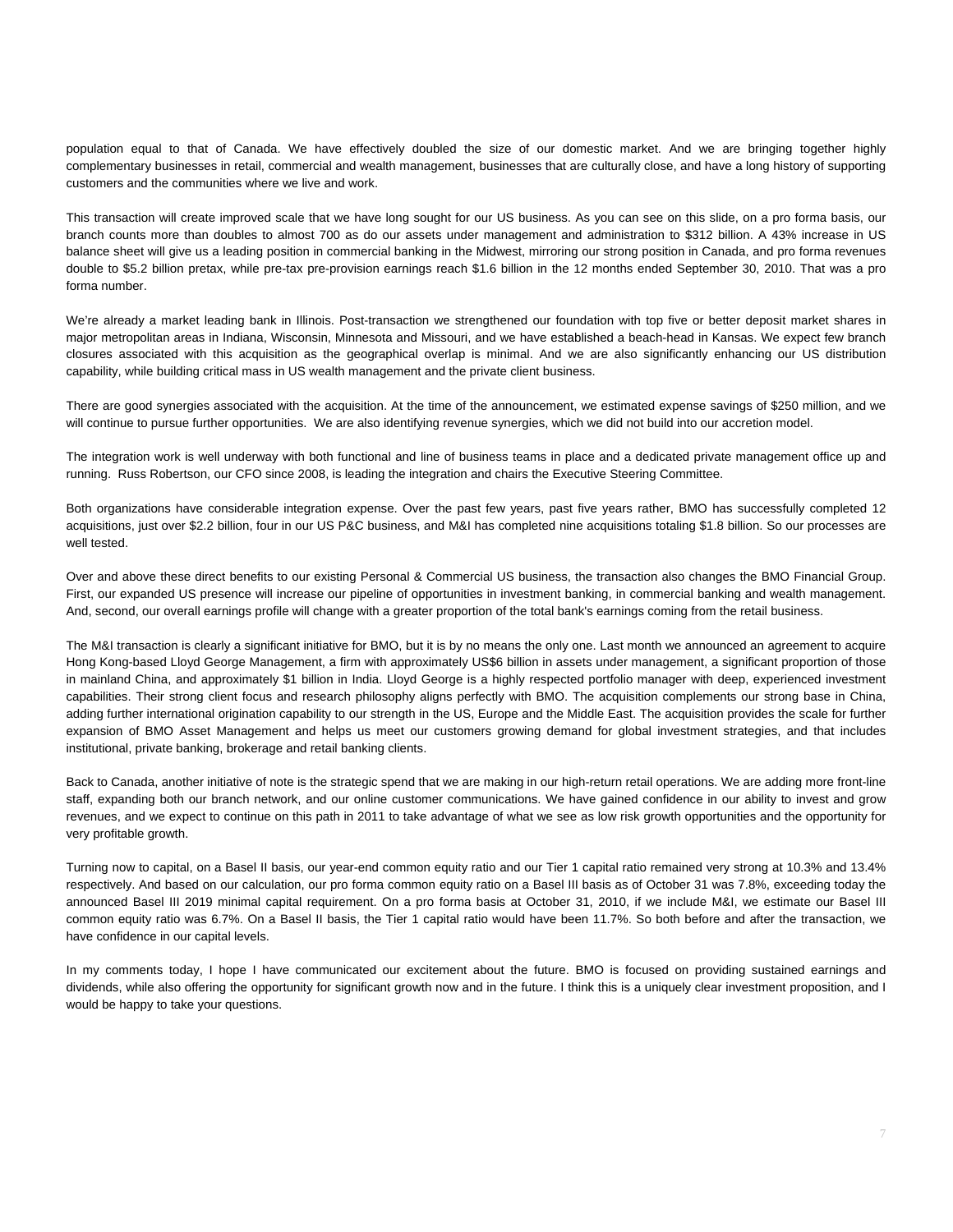# **QUESTION AND ANSWER**

#### **Cheryl Pate -** *Morgan Stanley - Analyst*

Well, maybe I will just kick it off, and then I will open it up to the room. On the Canadian retail business, much has been made of the increasing indebtedness of the Canadian consumer, and we have seen some recent changes to mortgages from CMHC, which you have been advocating shorter amortization periods. So maybe your thoughts on the Canadian retail landscape over the next year or two?

#### **Bill Downe - BMO Financial Group - President & CEO**

Okay. There is no question that the debt levels of the Canadian consumer have been rising over the last couple of years. Going into the downturn, I think most Canadians prided themselves that as a nation they were conservative with respect to borrowing. But the situation has really in my view in the last few years shown that the propensity to borrow, particularly in the housing market, was getting ahead of itself.

I think I was asked at a conference like this one a year ago what I thought about Canadian consumer debt levels, and at that time, I said I thought they were quite high enough.

What we have been doing is focusing on product design and the training of our frontline sales force to guide, if you will, our clients, and people who are coming in doing comparative shopping for mortgages and products that we think will suit them better.

And if you look at our websites or our promotional material, we have rolled out a series of things we call smart steps for consumers, and they really focus on making a large down payment -- the largest down payment you can when you buy a home. Thinking about shorter amortization periods, so when you have an interest reset, you will have built more equity up in the mortgage. You are less at risk. You have a higher level of confidence. If you are going to buy a first home, reduce your revolving credit before taking on the burden of a new mortgage.

And in the conversations with both the Central Bank Governor and the Minister of Finance, I would have to say we have been very supportive of their campaign to encourage just a moderation of the growth in debt levels, and I think their hope, certainly my hope is, the moderating growth that we are seeing will probably allow those ratios in the total population to come back into balance.

With respect to our own portfolio, we maintained uninterrupted a requirement for a total debt service requirement or a total debt service calculation in any home mortgage or home equity calculation. That is something that I think is sound banking, and we have seen that coming back into our competitors' alignment of requirements as well.

So I think that from our perspective, the slowing in retail balances is not only healthy, but it will allow for sustained economic growth in the country, and we are big fans of it.

#### **Cheryl Pate -** *Morgan Stanley - Analyst*

Maybe we can talk about, on the Capital Markets side, you have been increasing your investment in the US both with people and distribution and talk about targeting getting back up to 50%. Can you talk about the timeframe you think and whether that is fully organic build-out, or would you think to add some teams and some distribution capabilities along the way?

## **Bill Downe - BMO Financial Group - President & CEO**

Well, Investment Banking is a difficult sector to make acquisitions in because you buy the talent and then you buy it a second time. So I think it's quite expensive to think about acquiring. But there have been some areas where we have done some acquisitions. We acquired a small firm here in New York about six or seven years ago because they had a very strong research capability, and we have built on that. We now have institutional research coverage for a universe of about 500 issuers in the United States, and that compares to about 450 in Canada. Bank of Montreal is long recognized as the top research house in Canada.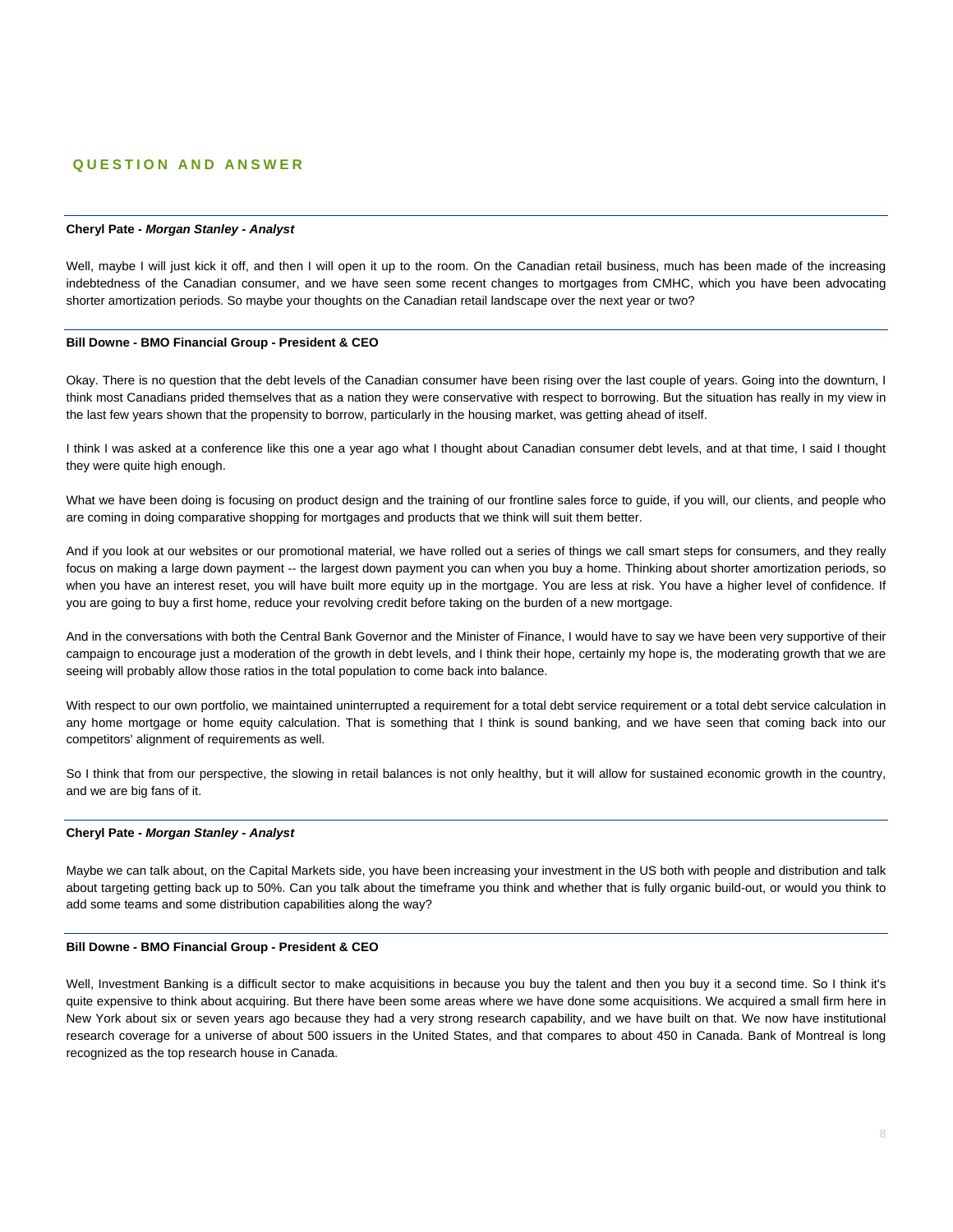So the investment that we have made in debt and equity underwriting and the research capability, which I think independent research is critical to having an investment bank with a good reputation and one that customers will value, has all been made.

What we have been doing is building out, taking advantage really, of the labor market to build out the teams that we have in specialized industries. I ran our corporate banking business 15 years ago and started in the wholesale side, I hate to say it, 33 years ago. But my own experience is, if you have deep sector focus in the institutional business, the value you can bring to the clients is very high. So what we have done is supplemented those client coverage teams in areas like food and agriculture where we have a very visible market position. The oil and gas business we have had a very active office in Houston since 1961. It continues to add to the breadth of its offering, everything from loans and commodity hedging, to now we have we actually have research based in Houston.

So the oil and gas business, I think those of you who know BMO, we are a global leader in mining and metals, so that's another area where we continue to strengthen. And historically we have had also in communications and media a strong presence and as well in healthcare.

So the investment has really said we have an execution platform now that is capable of doing the same volume of business as we do in Canada. We supplemented the origination, and my patience for businesses that don't earn a return on their investment is not very high. So the people running the business, I think, are highly motivated within the next two or three years to be able to bring those earnings back up.

Historically the US and Canada was about the same, and one of the reasons for that is the upper end of the commercial market from a lending perspective was also covered by the investment bank.

In January of this past year, we shifted the balance sheet part of that client universe into commercial banking, so we could get a little more intensive coverage, and we have seen a drop off in lending volume. And that is really what I think what has mostly contributed to the appearance that the US business is smaller than that Canadian business.

But having made that adjustment, I think the quality of the earnings that we are going to see from our US investment bankers are going to be much more weighted to non-interest revenue. So, as it comes back up, it is going to be in a position that I'm going to be a lot more comfortable with.

## **Unidentified Audience Member**

Can you talk about your reserve coverage at this point, where it was in the past, and where you expect it to be going forward?

#### **Bill Downe - BMO Financial Group - President & CEO**

Well, the numbers are actually strengthening. I think that, with respect to the risk methodology, one of the things that has served us well back to the early 90s, was the practice of booking expected loss in the businesses and watching those expected losses very carefully. So that, as we build provisions and we build the general provision, we have a pretty good estimate of what we think the UL in the portfolio is.

So we are now at the point in the cycle where the expected loss is going to start to decline. Those coverage ratios we would expect to strengthen, although from my perspective the underlying loss that is in the portfolio that has not appeared is far lower today than it was at the beginning of the cycle.

So if you look at our numbers on a straight coverage basis, they are approximately equivalent to our Canadian peers. But our realized losses over time have run about 20 basis points below the market average. So I'm very comfortable with them. I think the coverage will start to build again. One of the exercises we did is we went back to 1990 and looked at the history of booked expected loss versus actual realized losses, and over a 23-year period, they pretty much matched each other through the cycle.

That process we began in 1991, interestingly, was consequence of financial regulation in Canada changing. Up to that point, banks used to book reserves on a five-year smoothed basis, and the great intellectual minds said that was not a very effective way of measuring risk. So we went to the booking of expected loss at that particular time, and it has worked out extremely well.

# **Unidentified Audience Member**

Could you talk about the trends that you are seeing in your US portfolios outside commercial real estate?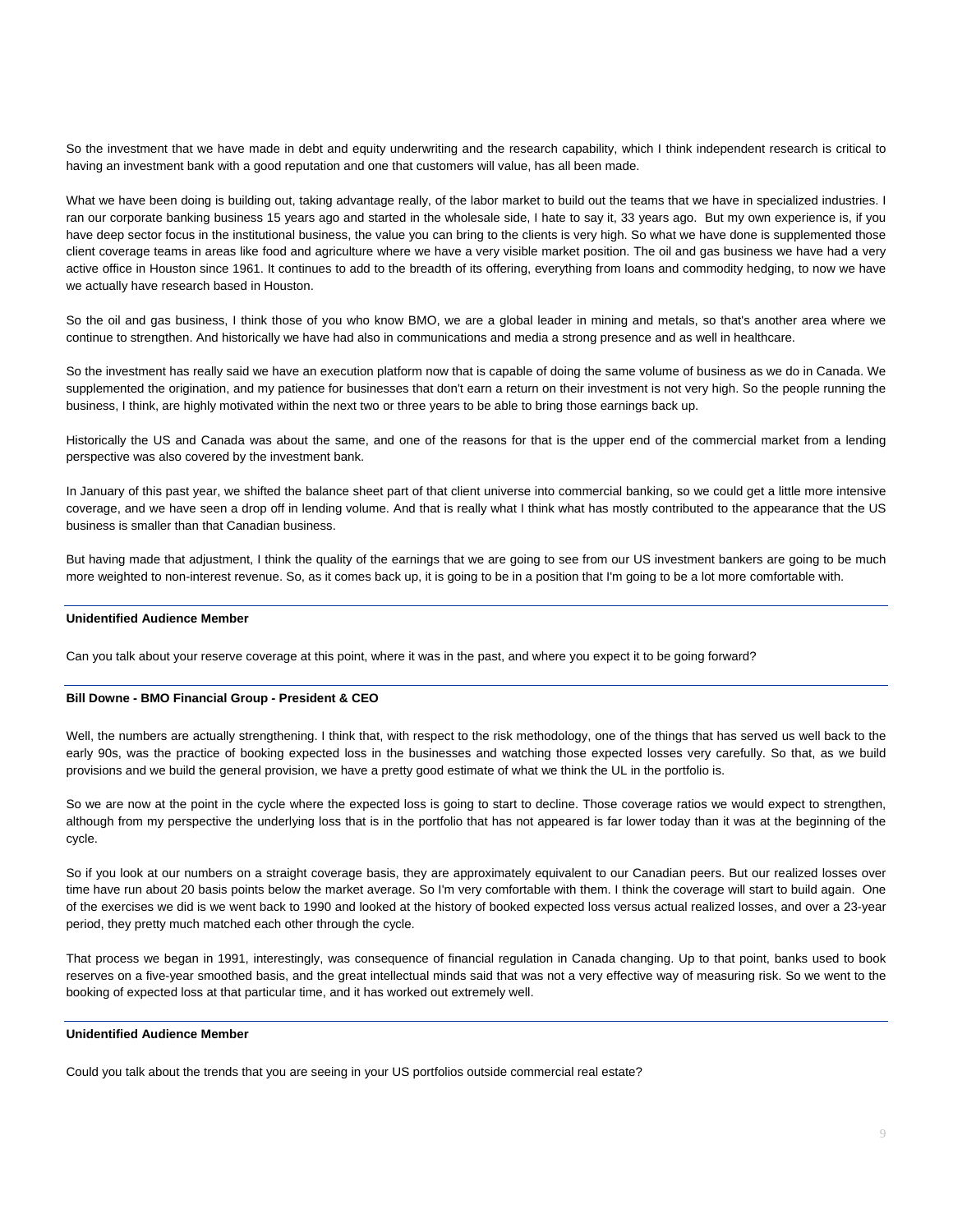#### **Bill Downe - BMO Financial Group - President & CEO**

Well, we are starting to see a lot more conversation around capital expenditure and investment on the part of our clients. In 2010 we saw new line originations picking up, but the level of utilization has not. In truth what has happened is the amount of credit that people have contracted for has been increasing. The amount of credit that they are using has not. And this notion that banks are not lending is one that puzzles me a little bit. I think in truth corporates are gaining courage slowly to borrow. And as yet, we have not seen a big pickup in balances at all, but a great deal more conversation about it. And when I look at the M&A pipeline, that is really what gives me the optimism that the commercial banking business is going to get some legs.

I think the other element of it, and I would say this is more evident in the US than in Canada, is our clients in the Midwest are thinking about export markets very actively, looking out beyond the US market. Obviously the dollar has not hurt them in the same way as it has hurt European manufacturers as far as their competitiveness goes.

And I think if you look at things like the last three months, the conversations that have taken place between China and the United States, that what the Chinese are doing is they are quietly opening up access to their markets to US producers, and our clients are actively engaging in that regard.

We see that because we have a pretty active branch system. We have four commercial branches in China, three of which have been incorporated into a bank. A big portion of the business that we do there is trade finance out of the Midwest. I think 85% of our revenues are US companies, and that is where I see the life is we are looking beyond the domestic demand.

So I guess I have been a little bit more optimistic about 2011 than what I have read from economists. But I think in the last three or four weeks or so since the first of the year, you are seeing a broader interest across the board. And thank you for not asking me about commercial real estate because it's just basically standing still.

#### **Unidentified Audience Member**

Can you walk us through your thinking on the financing of M&I? Was there ever serious consideration of a cash component?

#### **Bill Downe - BMO Financial Group - President & CEO**

Well, you are talking about the fact that we are issuing shares in return for M&I shares, and we contemplated capital raises as well as opposed to using cash? Was that your question?

# **Unidentified Audience Member**

Yes and just run us through the whole thought process. I mean you are doing an all-stock deal. What other options were available, and why did you eliminate them?

#### **Bill Downe - BMO Financial Group - President & CEO**

Well, as I said, I think the timing around this transaction was excellent because we do have some clarity emerging around what global capital standards will be. I think the pronouncement, if you will, on the part of the Basel committee that 7% Tier 1 common ratio is a standard that banks ought to be moving to as soon as possible, which I take to be by 2013. I think that is a reflection of what we are going to see across the banking industry. If you tracked any of the debate that took place last week in Europe around bank capital Wednesday, Thursday and Friday, there was quite a bit of discussion around whether the Swiss model of Tier 1 common ratio of 13% or something in between that and 7% was going to prevail. I think our objective was to start with strong capital ratios, maintain strong capital ratios, and the flexibility to be able to continue to do things.

You know, we in 2007, 2008 and 2009, we significantly strengthened the capital of the bank in a market that was adverse, and fortunately we had positive earnings close to \$2 billion in the two worst years. But that strong capital put us in a position that we're able to make acquisitions at a moment in time where the competition simply was not on the playing field. We wanted a life insurance business in Canada very badly. There were almost no opportunities to make an acquisition. The restructuring of AIG globally created a moment in time at the end of 2008 when I know they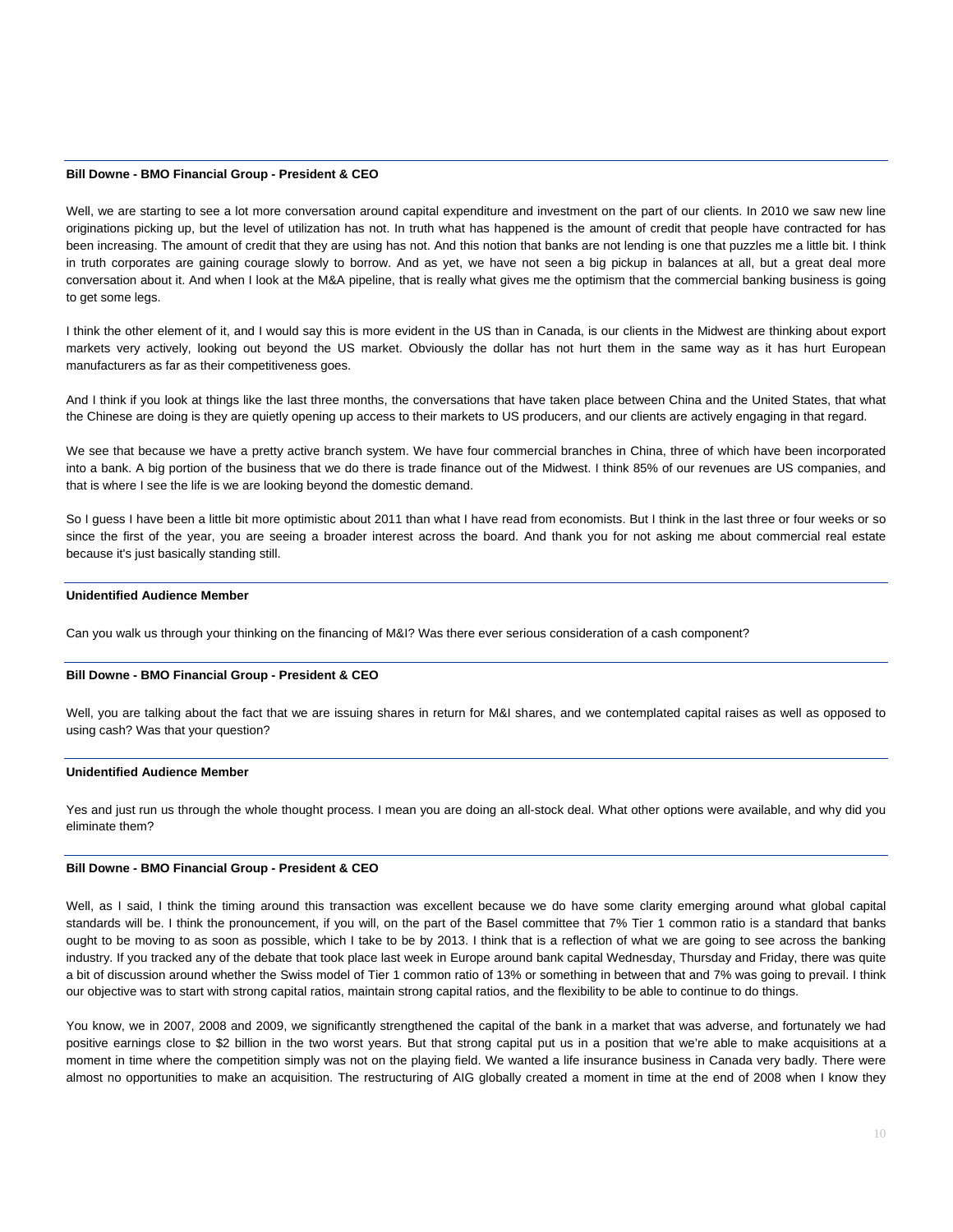wanted to have a successful sale of at least a part of AIG. We were able to buy that business almost uncontested because we had the capital capacity, and it was a moment when, if you remember those days, they were pretty dark days. But we had the confidence in both the earnings power of the bank and the fact that we started with a strong capital ratio. We had the chance to buy a business that would not have been for sale otherwise.

If you think about our disclosure following October  $31<sup>st</sup>$ , the end of our fiscal year, we were very explicit about where we come out on Basel II and Basel III as of October  $31^{st}$ . So that if an opportunity presented itself, the market could look at it and say, this is a well capitalized bank that they have the capacity to do it.

The Superintendent of Banking in Canada yesterday released some guidance around bank capital, and I would say it is entirely consistent with the approach that we have taken. That to have that Tier 1 capital (sic) ratio confidently above 7% as soon as possible, which I take to be certainly by 2013, just makes good sense.

The Lloyd George acquisition I think is another interesting example. We own 25% of Fullgoal, a Chinese mutual fund company. We believe there is going to be an opportunity at some point in time to sell Fullgoal funds into the US market and sell US Asset Management through Fullgoal. But what Lloyd George gives us is an institutional piece.

We would not have been able to buy Lloyd George at this moment in time if we had not had confidence in the capitalization of the bank. So from my perspective, it is really driven by where you want the capital levels of the bank to be, and the advantage that gives you in a market where you can buy assets that represent extremely good value, but only if you have the capacity.

# **Cheryl Pate -** *Morgan Stanley - Analyst*

Maybe continuing on the theme of the M&I acquisition and the greater scale that you do have in the US now, can you talk about maybe some of the potentials down the road to leverage synergies from a North American perspective, things such as global sourcing perhaps and other opportunities that may come out of that?

#### **Bill Downe - BMO Financial Group - President & CEO**

We certainly contemplate that with a branch network of 700 in the US and 900 in Canada, that going forward any expenditure that we make on big systems is going to look at an integrated view. It was about five years ago that we shifted all of our mainframe processing from Chicago from a data center that we closed down to a combined operation outside of Toronto where we now do all of the heavy processing for the whole organization.

And I recall, at the time that we did that, the systems people and the consultants said, this is at the outside limit of what you can do. The distance between the US market and this center is at the technological limit. We will never be able to do anymore North/South integration because of the fact that the electrons just cannot move that fast or that far.

In five years, my view has changed. I know the view of our technology people has changed. And most of what we do can be done on a continental basis going forward. Now we have investments in legacy systems, but everything that turns over from this point forward whether it is the online experience or call centers, instead of being fragmented -- I think we had 15 or 16 call centers in Canada five years ago -- we are bringing that down to less than five, probably to two. And with this much larger branch footprint in the United States, it makes logical sense for me to balance it on two sides of the border.

So it is in everybody's plan. The Steering Committee that is working on the integration includes people in key roles from Canada whose responsibility it is to look for savings in their businesses. I have told people that I expect that the productivity of our Canadian business will improve as a consequence of bringing M&I's branches onto our system.

#### **Cheryl Pate -** *Morgan Stanley - Analyst*

Maybe one last one on the US P&C business. On the regulatory front, I think you have been upfront about the impact of Reg E on the business both legacy Harris and a similar impact from M&I and recouping some of that over time. Can you talk about some of the initiatives or customer offers that you are making to make up for some of the impact of regulation?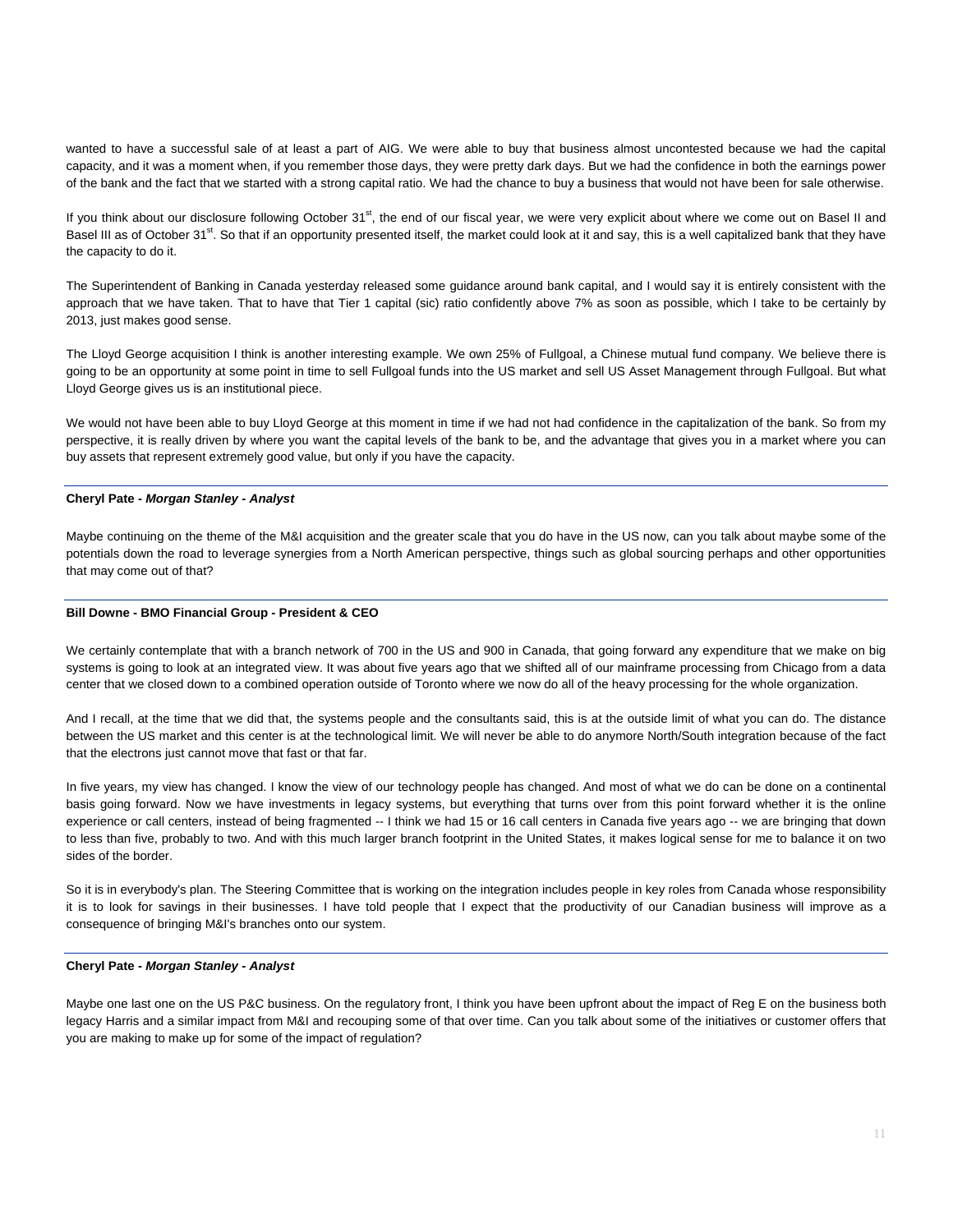#### **Bill Downe - BMO Financial Group - President & CEO**

First of all, from our perspective, Reg E is not very punitive. I know there has been a lot of handwringing on the topic. But the vast majority of our personal customers were using negotiated lines of credit in place. So they had facilities in place that as a consequence we had very little spontaneous overdrawing, which means I think the number for both M&I and Harris were in the \$20 million to \$25 million range each, which relative to the billions in many other distribution systems, it is inconvenient.

But what it speaks to more is the relationship we have with our customer. Our belief is, if we don't invest in consumer education, if we don't invest in helping our customers to make better decisions, hitting a bank machine with your debit card and incurring an overdraft fee is not a good decision. It is not a sensible thing to do. So the whole orientation of the business has been around this belief that if -- and the catch phrase is "Making Money Make Sense" -- that if we invest heavily in our front-line helping consumers to make better decisions, it will not be an issue.

So I think that those people who were inadvertently incurring debit charges and overdraft charges, because they were not paying attention, there are a number of offers in place where they can simply get an existing credit line confirmed. I think the only thing we might do is more pre-approved lines, and just go to them and say you have a line.

I think there is a gentleman here who has a question, too.

#### **Unidentified Audience Member**

Two quick questions on M&A. First, you have done an assisted deal and an open market deal over the last couple of years. Could you compare the return on invested capital on each one, and sort of what are the drivers of the differences?

And then second, you are in a number of different geographies. Could you talk about where you will be investing incremental capital in US retail banking?

## **Bill Downe - BMO Financial Group - President & CEO**

The question about the difference between a government-assisted transaction and M&I, which I think is one of the very early healthy bank acquisitions to be done, the returns in the government-assisted transaction…we look at acquisitions and say, if we cannot get an internal rate of return in excess of 15%, we probably don't want to spend a lot of time trying to make it happen…and both transactions certainly are above that hurdle rate.

In the FDIC transaction, I think you have less upside. Basically what you are doing is you're buying physical distribution points and customers, and because of the way the loss share works, you don't have a lot of variability. You can predict what the losses will be. They absorb 80% of them, and you move on.

What we saw in the case of AMCORE was relief on the part of both employees and customers, so we got a positive response in the market right away. Quite surprising, we were in those branches on Saturday morning with full teams at every branch. We had our own people deployed when the branches opened. People were coming in and opening accounts, which was a bit of a surprise to me. I did not expect that a troubled bank that was closed, you would have that kind of response the next day.

The M&I transaction, I don't know because it is not closed, but the initial response on the part of customers and employees has similarly been relief.

This bank was founded in 1865. Our bank was founded in 1817. And it is one of the first things that was played back to me by a couple of major clients of their bank who called and said they were pleased with the transaction. That they felt that the business model, the commitment to the community, the way that we conduct ourselves was so complementary that as unhappy as they were that the leading locally owned bank in Wisconsin was going to be merged, they felt it was the best outcome. And I called the Governor-Elect the morning that we announced the transaction, and we had a long conversation about the Great Lakes' economy, the importance of banking. So in both these cases, the response from the market has been positive.